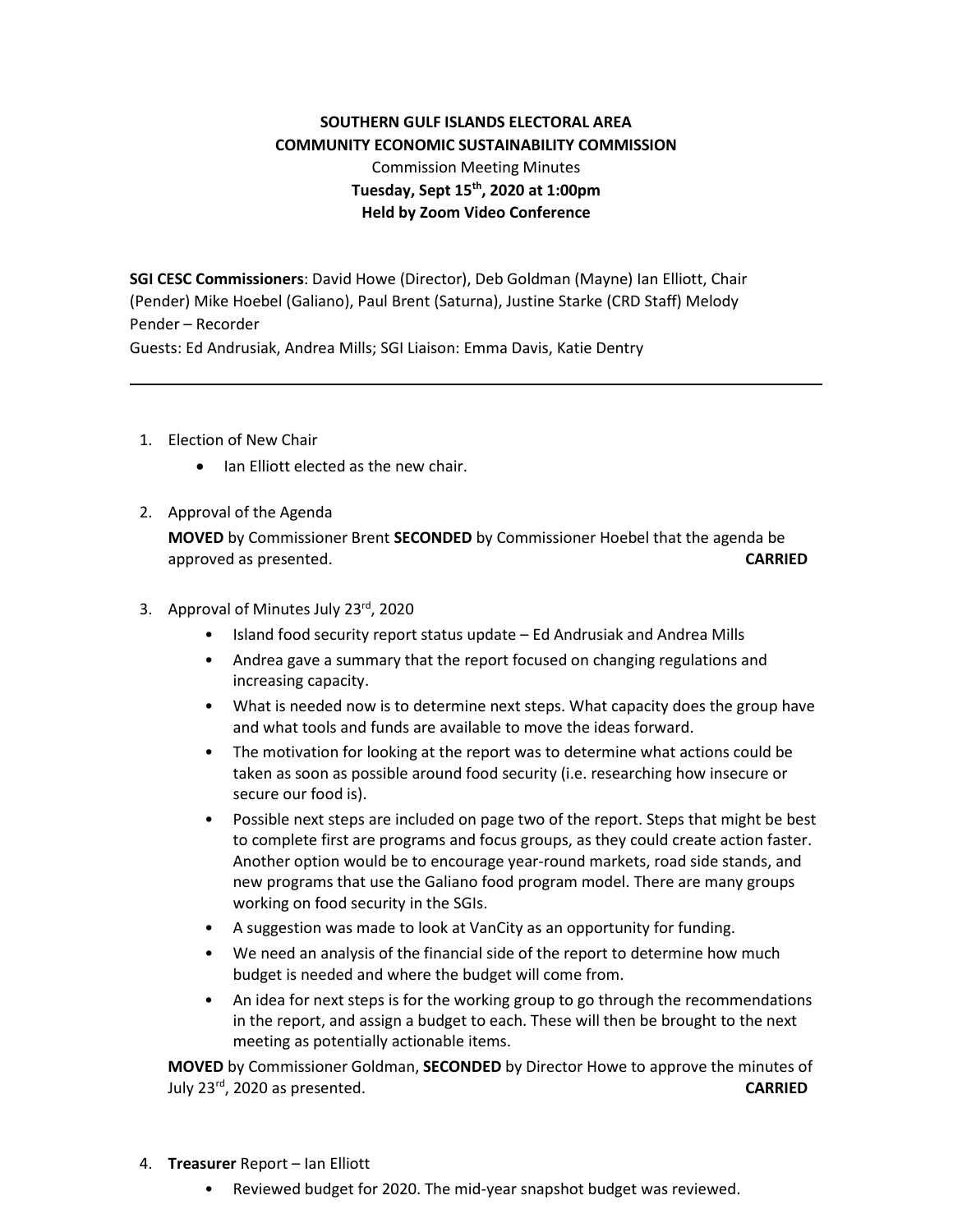- The 2021 draft budget was reviewed. Originally, the 2021 budget was based on the 2020 budget, but with a 1.5% increase for cost of living considerations.
- There is now a provisional increase in the budget for 2021 due to various reasons which include: budgeting for an external fund development service, reallocation to expand partnerships with several organizations, continuing contractual arrangements to provide administrative support to the CESC, continuing contributions to the Gulf Islands Tourism Partnership, and continuing the partnership with the Southern Gulf Islands Community Resource Centre.
- There is follow up that needs to be done in terms of the existing contract with the Southern Gulf Islands Community Resource Centre. This topic will be revisited in the fall.

**MOVED** by Director Howe, **SECONDED** by Commissioner Hoebel to accept the budget in principle as received. **CARRIED**

- 5. Director's Report
	- No report given.
- 6. Island Economic Reports
	- Island Economic Reports were distributed.
	- Melody commented that Islands Savings is closing the Pender Island Branch.
- 7. Old Business
	- The final report for Community Support & Sector Consultation was distributed.
	- The report was received and appreciated, and will be available online on the CESC website here [\(https://www.sustainableislands.ca/crd-crc-covid-19-recovery\)](https://www.sustainableislands.ca/crd-crc-covid-19-recovery)
	- What can we take from the report to follow through this winter? How can we keep the work going? What will the role of the CESC be?
	- Justine will check back with her team to determine what is already being done, and this item will be rolled over to the next meeting.
- 8. New Business
	- There is a request for the CESC to provide a letter of support for a grant that the Rural Islands Economic Partnership is applying for.
	- A discussion on the Islands Trust Council ensued and this should be added to the agenda for October, regarding policy wording changes.

**MOVED** by Director Howe, **SECONDED** by Commissioner Goldman to approve writing a letter of support. **CARRIED**

- Social Finance Initiative project Mike Hoebel
- A proposal was brought forward based on the idea of local capital investing in small businesses and social enterprises on the islands.
- The proposal included phase 1 and phase 2 of the project. The purpose of phase 1 would be to complete research to understand current assumptions. These assumptions broadly include: Are there really things that need support on the islands? Is there local capital potentially interested in contributing to support these community initiatives and enterprises?
- The purpose of phase 2 would be to research financial community investment type vehicles that are place based, and determine what the advantages and disadvantages of each model are. An implementation plan would be created